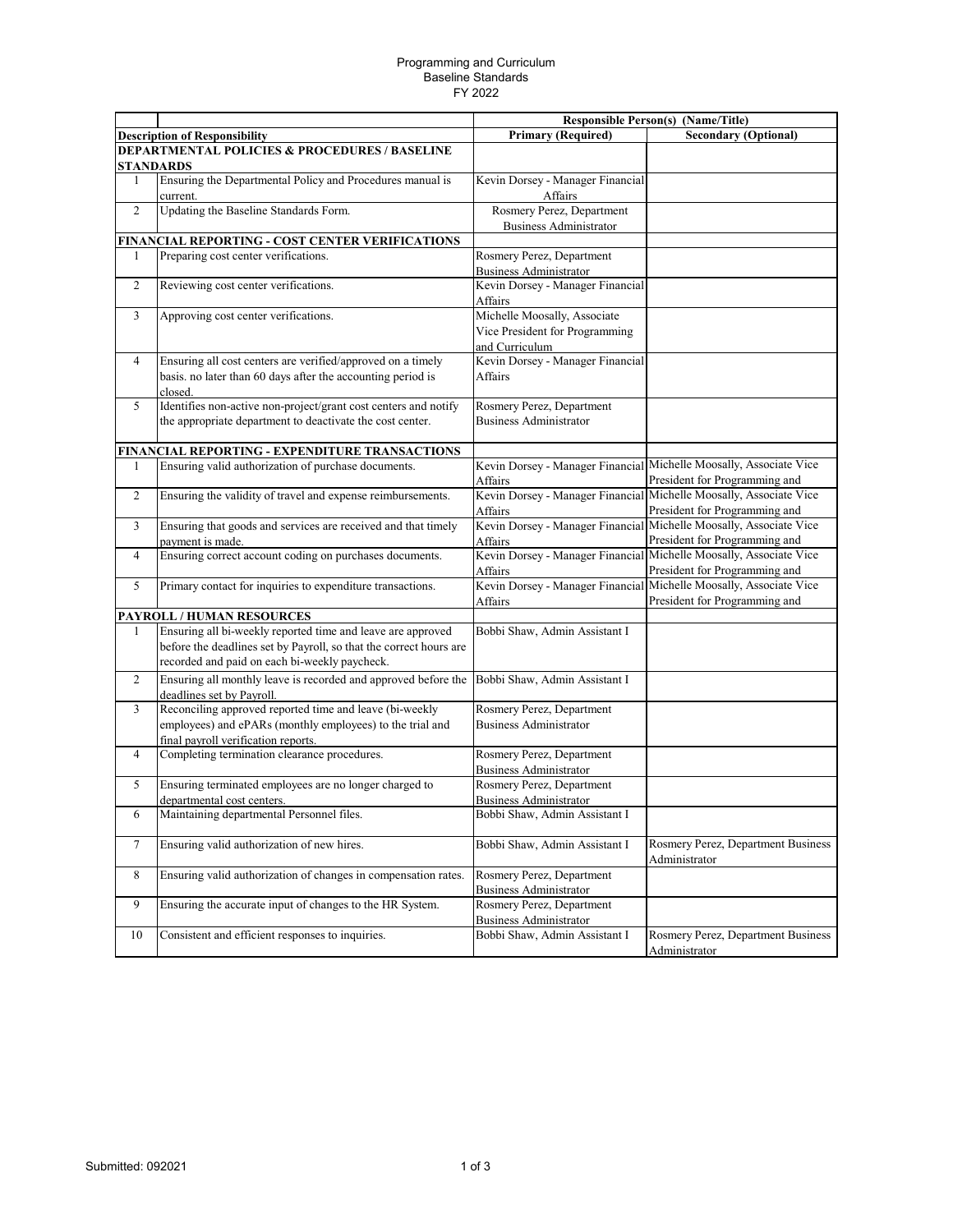## Programming and Curriculum Baseline Standards FY 2022

|                |                                                                                          |                                                                                  | <b>Responsible Person(s) (Name/Title)</b>   |
|----------------|------------------------------------------------------------------------------------------|----------------------------------------------------------------------------------|---------------------------------------------|
|                | <b>Description of Responsibility</b>                                                     | <b>Primary (Required)</b>                                                        | <b>Secondary (Optional)</b>                 |
|                | <b>CASH HANDLING</b>                                                                     |                                                                                  |                                             |
| 1              | Collecting cash, checks, etc.                                                            | Bobbi Shaw, Admin Assistant I                                                    |                                             |
| $\overline{c}$ | Prepares Departmental Deposit Form.                                                      | Bobbi Shaw, Admin Assistant I                                                    |                                             |
| 3              | Approves Departmental Deposit Form.                                                      | Michelle Moosally, Associate<br>Vice President for Programming                   |                                             |
| $\overline{4}$ |                                                                                          | Rosmery Perez, Department                                                        |                                             |
|                | Transports deposit to the Cashiers Office.                                               | <b>Business Administrator</b>                                                    |                                             |
| 5              | Preparing Journal Entries.                                                               | Rosmery Perez, Department                                                        |                                             |
|                |                                                                                          | <b>Business Administrator</b>                                                    |                                             |
| 6              | Verifying deposits posted correctly in the Finance System.                               | Rosmery Perez, Department                                                        |                                             |
|                |                                                                                          | <b>Business Administrator</b>                                                    |                                             |
| $\overline{7}$ | Adequacy of physical safeguards of cash receipts and                                     | Rosmery Perez, Department                                                        |                                             |
|                | equivalent.                                                                              | <b>Business Administrator</b>                                                    |                                             |
| 8              | Ensuring deposits are made timely.                                                       | Michelle Moosally, Associate                                                     |                                             |
|                |                                                                                          | Vice President for Programming                                                   |                                             |
| 9              | Ensuring all employees who handle cash have completed Cash                               | Michelle Moosally, Associate                                                     |                                             |
|                | Security Procedures or Cash Deposit and Security Procedures                              | Vice President for Programming                                                   | Kevin Dorsey - Manager Financial            |
|                | training.                                                                                | and Curriculum                                                                   | Affairs                                     |
| 10             | Updating Cash Handling Procedures as needed.                                             | Rosmery Perez, Department                                                        |                                             |
|                |                                                                                          | <b>Business Administrator</b>                                                    |                                             |
| 11             | Consistent and efficient responses to inquiries.                                         | Rosmery Perez, Department                                                        |                                             |
|                |                                                                                          | <b>Business Administrator</b>                                                    |                                             |
|                | PETTY CASH<br>Preparing petty cash disbursements.                                        | <b>NA</b>                                                                        |                                             |
| 1              |                                                                                          |                                                                                  |                                             |
| $\overline{c}$ | Ensuring petty cash disbursements are not for more than \$100.                           | <b>NA</b>                                                                        |                                             |
| 3              | Ensuring petty cash disbursements are made for only authorized NA<br>purposes.           |                                                                                  |                                             |
| $\overline{4}$ | Approving petty cash disbursements.                                                      | NA                                                                               |                                             |
| 5              | Replenishing the petty cash fund timely.                                                 | NA                                                                               |                                             |
| 6              | Ensuring the petty cash fund is balanced after each<br>disbursement.                     | NA                                                                               |                                             |
|                | <b>CONTRACT ADMINISTRATION</b>                                                           |                                                                                  |                                             |
| 1              | Ensuring departmental personnel comply with contract                                     | Michelle Moosally, Associate                                                     |                                             |
|                | administration policies/procedures.                                                      | Vice President for Programming<br>and Curriculum                                 | Kevin Dorsey - Manager Financial<br>Affairs |
|                | PROPERTY MANAGEMENT                                                                      |                                                                                  |                                             |
| 1              | Performing the annual inventory.                                                         | Bobbi Shaw, Admin Assistant I                                                    |                                             |
| $\overline{2}$ | Ensuring the annual inventory was completed correctly.                                   | Rosmery Perez, Department<br>Business Administrator                              |                                             |
| 3              | Tagging equipment.                                                                       | Information Technology                                                           |                                             |
| $\overline{4}$ | Approving requests for removal of equipment from campus.                                 | Michelle Moosally, Associate<br>Vice President for Programming<br>and Curriculum |                                             |
|                | <b>DISCLOSURE FORMS</b>                                                                  |                                                                                  |                                             |
| 1              | Ensuring all employees with purchasing influence complete the                            | Rosmery Perez, Department                                                        |                                             |
|                | annual Related Party disclosure statement online.                                        | <b>Business Administrator</b>                                                    |                                             |
| 2              | Ensuring all full time, benefits eligible, exempt faculty and staff                      | Rosmery Perez, Department                                                        |                                             |
|                | complete the Consulting disclosure statement online.                                     | <b>Business Administrator</b>                                                    |                                             |
| 3              | Ensuring that all Principal and Co-Principal Investigators                               | Rosmery Perez, Department                                                        |                                             |
|                | complete the annual Conflict of Interest disclosure statement for Business Administrator |                                                                                  |                                             |
|                | the Office of Research and Sponsored Programs                                            |                                                                                  |                                             |
|                | RESEARCH ADMINISTRATION                                                                  |                                                                                  |                                             |
| 1              | Verifies that all grant cost centers contain positive budgetary<br>balances.             | NA                                                                               |                                             |